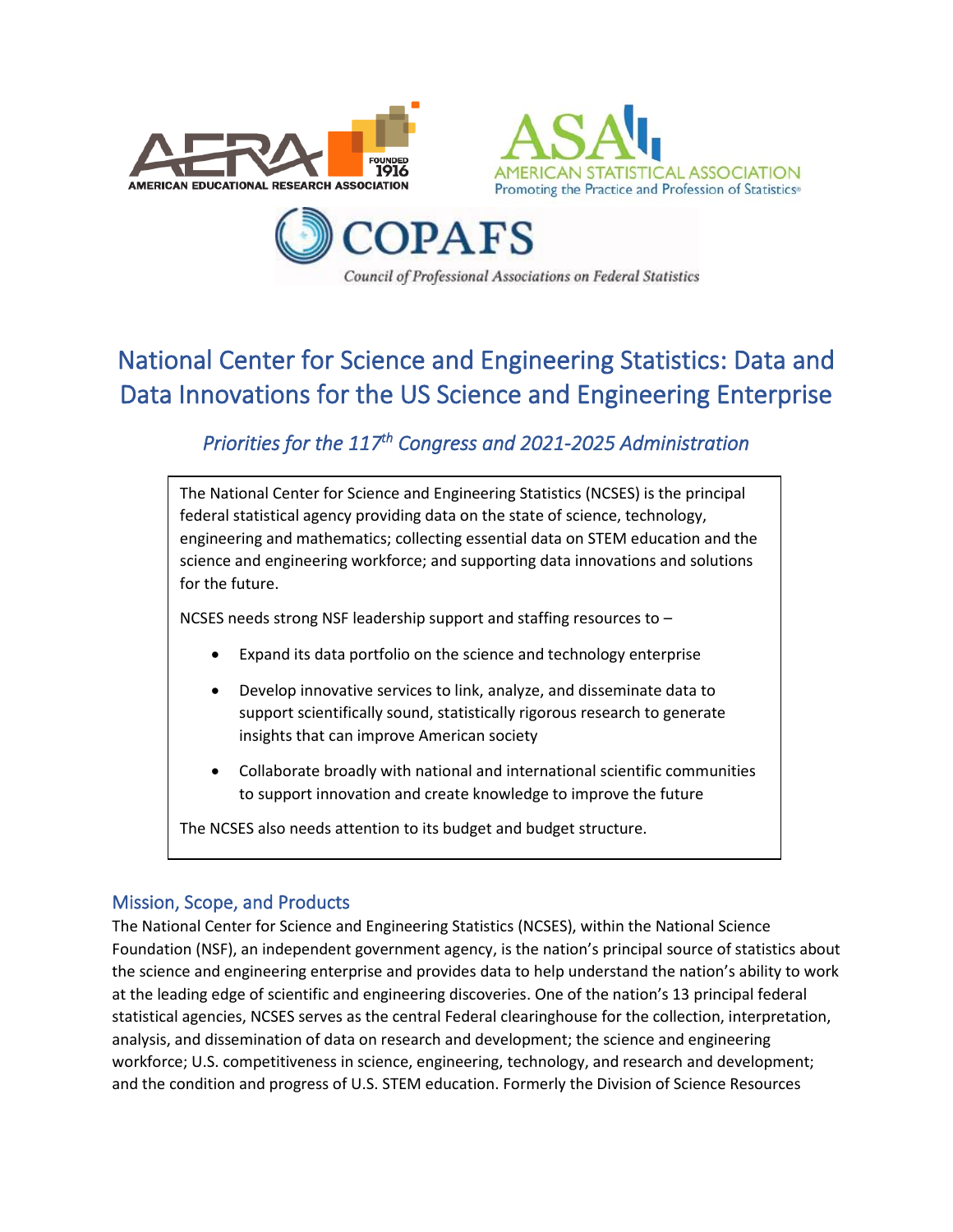Statistics, NCSES was renamed when its mission was expanded under Section 505 of the [America](https://www.nsf.gov/statistics/about/BILLS-111hr5116enr.pdf#page=26)  [COMPETES Reauthorization Act of 2010.](https://www.nsf.gov/statistics/about/BILLS-111hr5116enr.pdf#page=26)

NCSES has an annual budget of about \$65 million and a staff of 53 professionals. NCSES designs, supports, and directs a coordinated collection of periodic national surveys and analytic research studies that provide policymakers, businesses, researchers, and other decision makers high quality information about the US science and engineering enterprise, placed in a global context. NCSES also supports research, research infrastructure, and training to link, analyze, protect, and disseminate large-scale nationally representative data sets, including NCSES data. NCSES engages in methodological research in areas related to its work.

*Science and Engineering Indicators*, a congressionally mandated report providing high-quality data and analysis on the conditions of the nation's science and engineering enterprise, is prepared by NCSES under the guidance of the National Science Board (NSB). This high-profile publication, published and delivered by the NSB to the President and Congress biennially, is highly anticipated and used by policymakers, industry leaders, university administrators, current and potential students, parents, finance companies, and economic development entities, among others. It also enjoys visibility internationally as an accessible and reliable source of data on US science.

#### Opportunity: Broaden NSF leadership

As the Federal Statistical Agency that sits within the premier U.S. science organization of NSF and works closely with the NSB, NCSES has a unique opportunity to be at the forefront of recently mandated transformations in how data are collected, analyzed, stored, protected, linked, and disseminated. The Foundations for Evidence-Based Policymaking Act of 2019 (Evidence Act) and the Federal Data Strategy require, facilitate, and encourage the federal government to better use data to support evidence-based policy decisions. Such work requires significant research to develop and test methodologies and forms of infrastructure to be built. No statistical agency, including NCSES, currently has the wherewithal needed to get the job done. But, with appropriate resource levels and located in NSF, an agency with the singular mission of the "health of science," it can facilely assume this responsibility and mobilize scientific and technological experts and innovators as sources of support.

The Evidence Act directs the NCSES Director to serve as the NSF's Statistical Official and establishes Advisory Committee on Data for Evidence Building, on which the NCSES director serves. The report that led to the Evidence Act, [The Promise of Evidence-Based Policymaking,](https://www.cep.gov/cep-final-report.html) recommended the establishment of "a National Secure Data Service to facilitate access to data for evidence building while ensuring privacy and transparency in how those data are used." The [NSF has been proposed as a home](https://www.datafoundation.org/modernizing-us-data-infrastructure-2020) for such a service. There is every reason to give this high consideration.

Among the work to be carried out to support evidence-based policy making is analyze currently available data and study their potential to be cross-linked for additional insights; launch data collections and acquisitions into new and important areas of study; developing cross-agency and public-private partnerships to increase the quality, utility, and accessibility of data; and expand data sharing and linkages to make existing data more complete and useful.

NCSES is uniquely poised to lead in these efforts because it can readily collaborate with the most accomplished scientists in computer science, social and behavioral sciences, mathematics and statistics to bring to bear cutting-edge solutions and techniques to harvest large-scale data as well as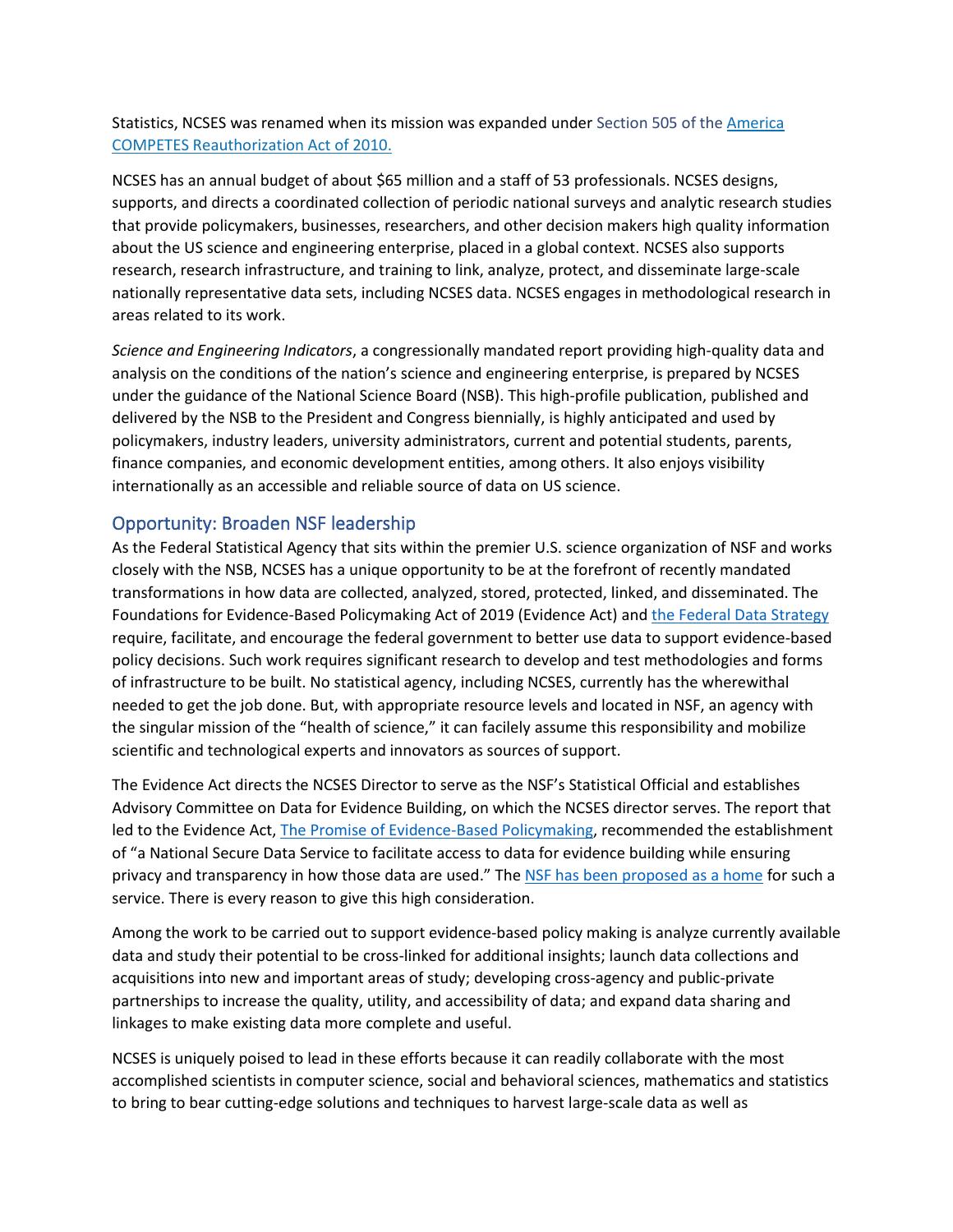administrative and survey data; develop secure and accessible data hubs for storing, linking and analyzing data; and develop new methods for protecting confidentiality and disseminating data for policy and research purposes.

These efforts have the additional benefit that they facilitate reproducible science and transparency and adhere to the missions of NCSES and NSF. NCSES' parent organization being NSF also serves to ensure the independence and integrity of the operations of such a service.

Another area of significant opportunity relates to NCSES' potentially essential role in monitoring the diversity of the scientific workforce, collecting data on equity and inclusion within the federal scientific workforce, and in the work of federal scientific agencies, including in their funding. The *Combating Sexual Harassment in Science Act of 2019* envisioned a federal data system on such issues. NCSES is the natural home for this function. This bill was introduced by Congresswomen Eddie Bernice Johnson in 2019 and will likely be reintroduced for consideration again this coming term.

#### Challenges

- NCSES faces a chronic, long-term and serious shortage of full-time equivalent federal staff (FTE) trained in survey statistics and methodology, statistical analysis, data science, data communications, and data management.
	- $\checkmark$  In 2020, the agency had 53 FTEs to manage its entire \$65 million statistical, analytic, and data dissemination program.
	- $\checkmark$  NCSES must rely on contractor support to conduct a significant portion of its current work activities, which hampers the development of in-house expertise , dampens the ability to create innovative data solutions, and reduces the potential to expand its data portfolio.
- The NCSES budget has remained flat, in real terms, over the past 6 years; meanwhile circumstances surrounding data acquisition and protection have greatly changed, policy and data requirements have increased, and contract support and data collection costs have risen.
- Staffing and budget constraints prevent NCSES from pursuing critical opportunities, such as:
	- $\checkmark$  Linking data and conducting rigorous analyses of currently available data (e.g., education, workforce, and business-related questions on the impact of COVID-19).
	- $\checkmark$  Launching data collections and acquisitions into new and important areas of study, such as the skilled technical workforce and the economic contribution of household innovation.
	- $\checkmark$  Reviewing, testing, and transforming its survey instruments to keep pace with changes in areas of science (e.g., education research with high doctorate production remains absent from the *Survey of Doctorate Recipients* and *Survey of Graduate Students and Postdoctorates in Science and Engineering*) and changes in composition of the scientific workforce (slowed processes for incorporating sexual orientation and gender identity beyond planned scheduling and despite measures used in other statistical agencies).
	- $\checkmark$  Developing or participating in cross-agency and public-private partnerships that would increase the quality, utility, and accessibility of data.
	- $\checkmark$  Expanding data sharing and linkages to make existing data more complete and useful and sufficiently available in restricted form.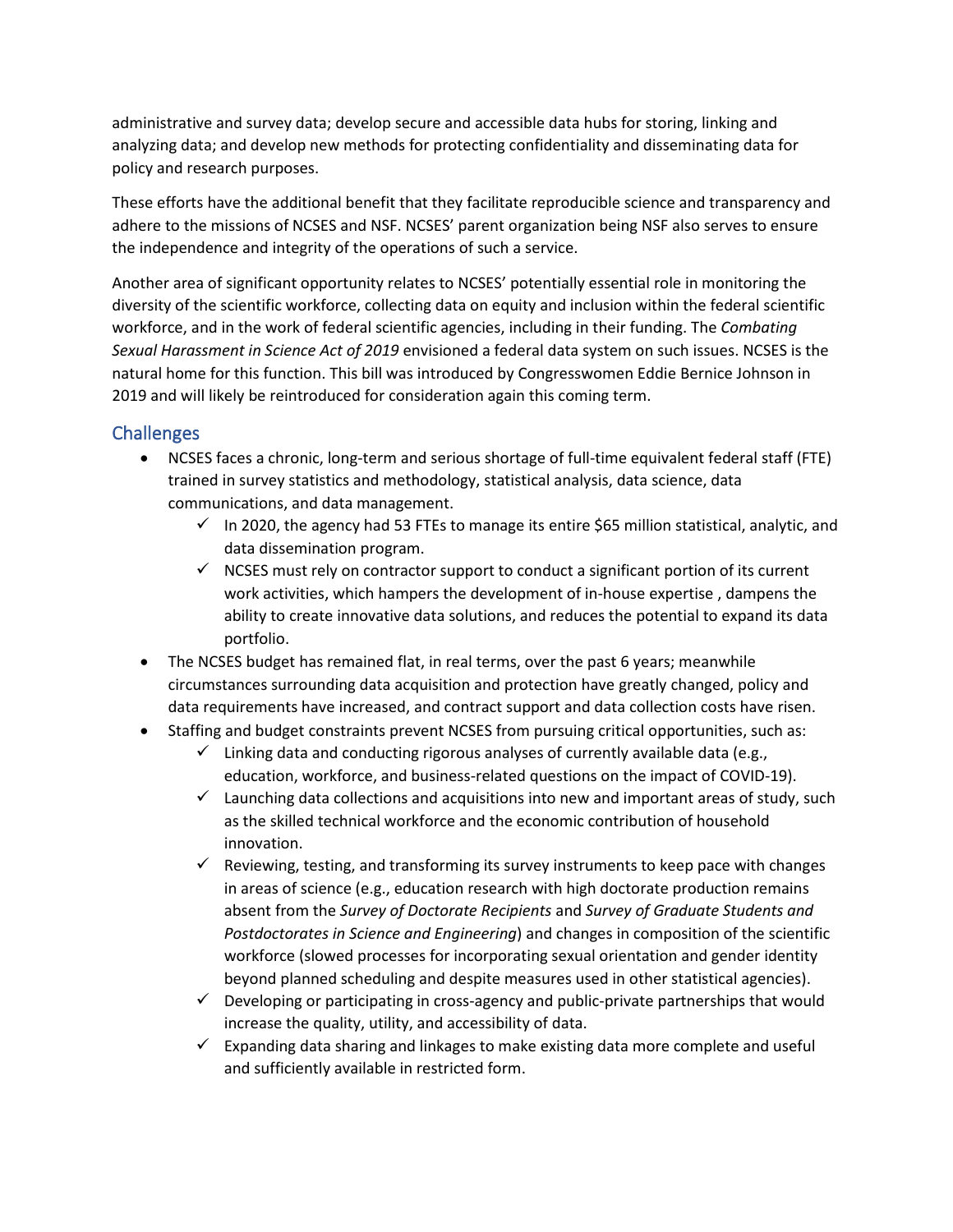• NCSES's stature and responsibilities as a federal statistical agency within NSF needs to be consistently reaffirmed with the NSF Director and NSF senior leadership.

### **Priorities**

- ➢ Staffing:
	- Address staffing shortfalls by increasing NCSES's FTE allocation for permanent staff
	- Allow increased FTE allocation to also include rotational scientists in statistics, survey methods, and data science
- $\triangleright$  Support NCSES leadership efforts:
	- Promote the NCSES Director's efforts to coordinate and meet the needs of the Federal Data Strategy and the requirements of the Evidence Act
	- Provide NCSES greater authority over its administrative and technology functions (e.g. hiring, budget, and information technology)
	- Facilitate direct access of the NCSES Director to the NSF Director. NCSES' direct participation in meetings of senior Foundation officials will allow better coordination between the Foundation's and NCSES's activities and strategies
- $\triangleright$  Expand NCSES data portfolio:
	- The science and technology landscape is ever changing. NCSES data collections and acquisitions have not been able to keep up with the need to describe, let alone support research, to sufficiently inform policies in this unique and important arena.
	- Areas to expand include, but are not limited to, information on the skilled technical workforce and data related to small business and academic R&D and innovation.
	- Ensure NCSES collaborates with the national and international science communities on global policy data needs.
- $\triangleright$  Facilitate innovative data solutions to change the nation's ability to collect, link, store, analyze and protect Federal data assets by:
	- Supporting innovative data systems and solutions to facilitate research of these data assets and meet requirements of the Evidence Act
	- Conducting research and development efforts to design and implement a secure data center (the Data Hub)
	- Promoting reproducible and transparent research on the U.S. S&E enterprise
- ➢ Budget:
	- Address shortfalls in budget from the past 6 years by increasing its budget allocation. The NCSES budget has lost purchasing power over this time, hampering the agency's ability to conduct its current work and to lead innovative change.

# Endorsing Organizations/Individuals

American Educational Research Association American Statistical Association Consortium of Social Science Associations Council of Professional Associations on Federal Statistics (COPAFS)

# Supporting materials

• *[Principles and Practices for a Federal Statistical Agency: Sixth Edition](file:///C:/Users/spierson/AppData/Local/Microsoft/Windows/INetCache/Content.Outlook/R6D9INDR/Principles%20and%20Practices%20for%20a%20Federal%20Statistical%20Agency:%20Sixth%20Edition)*. National Academies of Sciences, Engineering, and Medicine. 2017.